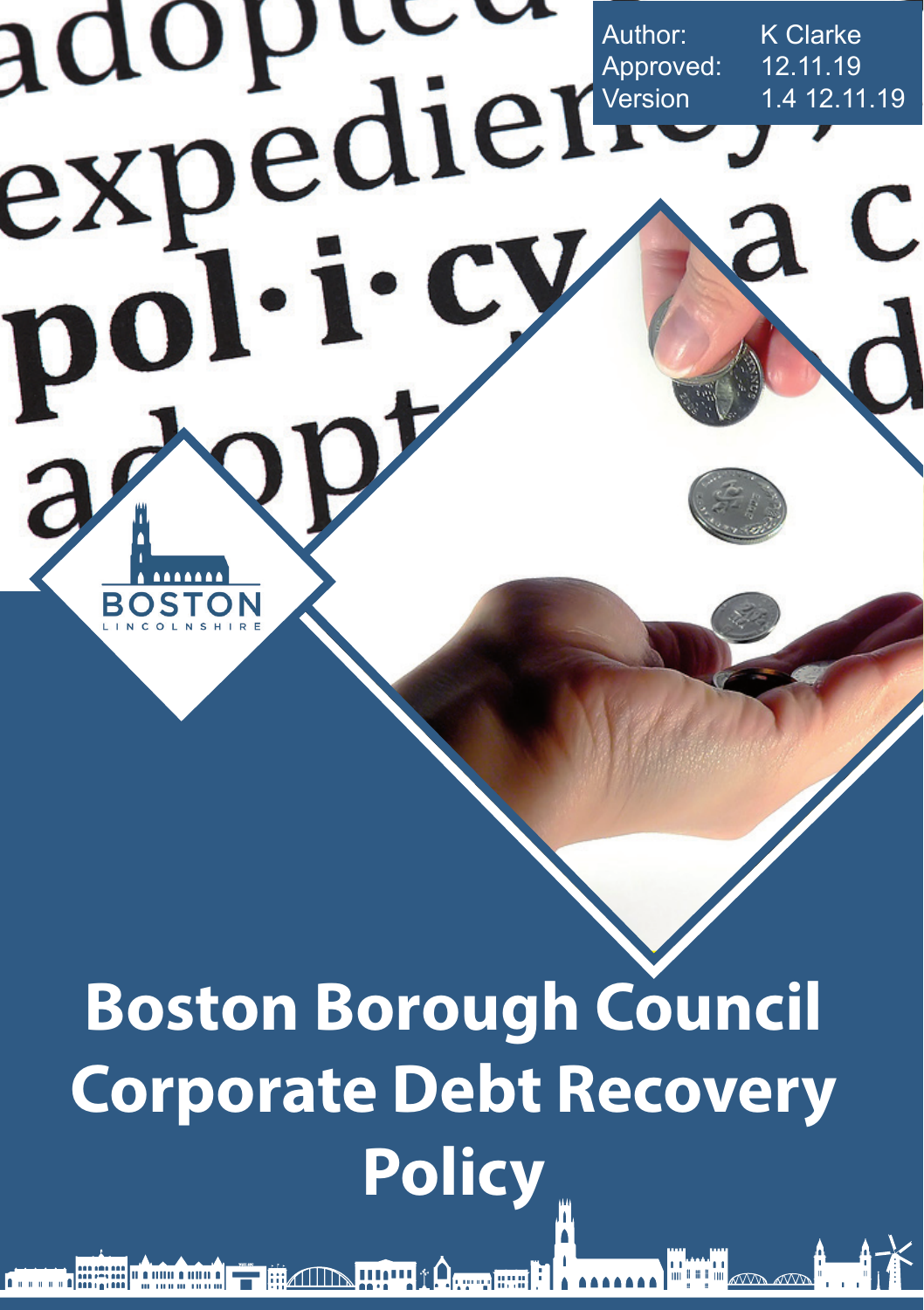### **1. Introduction**

This policy covers all debt recovery activities carried out by Boston Borough Council including but not limited to: -

- Council Tax
- Non Domestic Rates
- **Overpaid Housing Benefit**
- **Sundry Debts**

Efficient and well administered debt management is vital to the Council. A corporate and consistent approach to debt management will be taken to ensure the Council's interests are protected and residents who are struggling financially are supported to pay through the provision of appropriate advice and early intervention.

Whilst the majority of income due to the Council is collected in a routine manner, unpaid charges and debts do arise for a variety of reasons. This policy sets out the principles that it expects our officers to follow in the recovery and enforcement of debts.

# **2. Legislation**

In all cases we will act in accordance with relevant legislation as detailed below.

| <b>Council Tax</b> | <b>Local Government Finance Act 1992</b><br><b>Local Government Finance Act 2012</b><br>The Council Tax (Administration and<br>Enforcement) Regulations 1992 (as amended)                    |
|--------------------|----------------------------------------------------------------------------------------------------------------------------------------------------------------------------------------------|
| <b>NNDR</b>        | <b>Local Government Finance Act 1988</b><br><b>Local Government Finance Act 2012</b><br>The Non-Domestic Rating (Collection &<br>Enforcement) (Local Lists) Regulations 1989<br>(as amended) |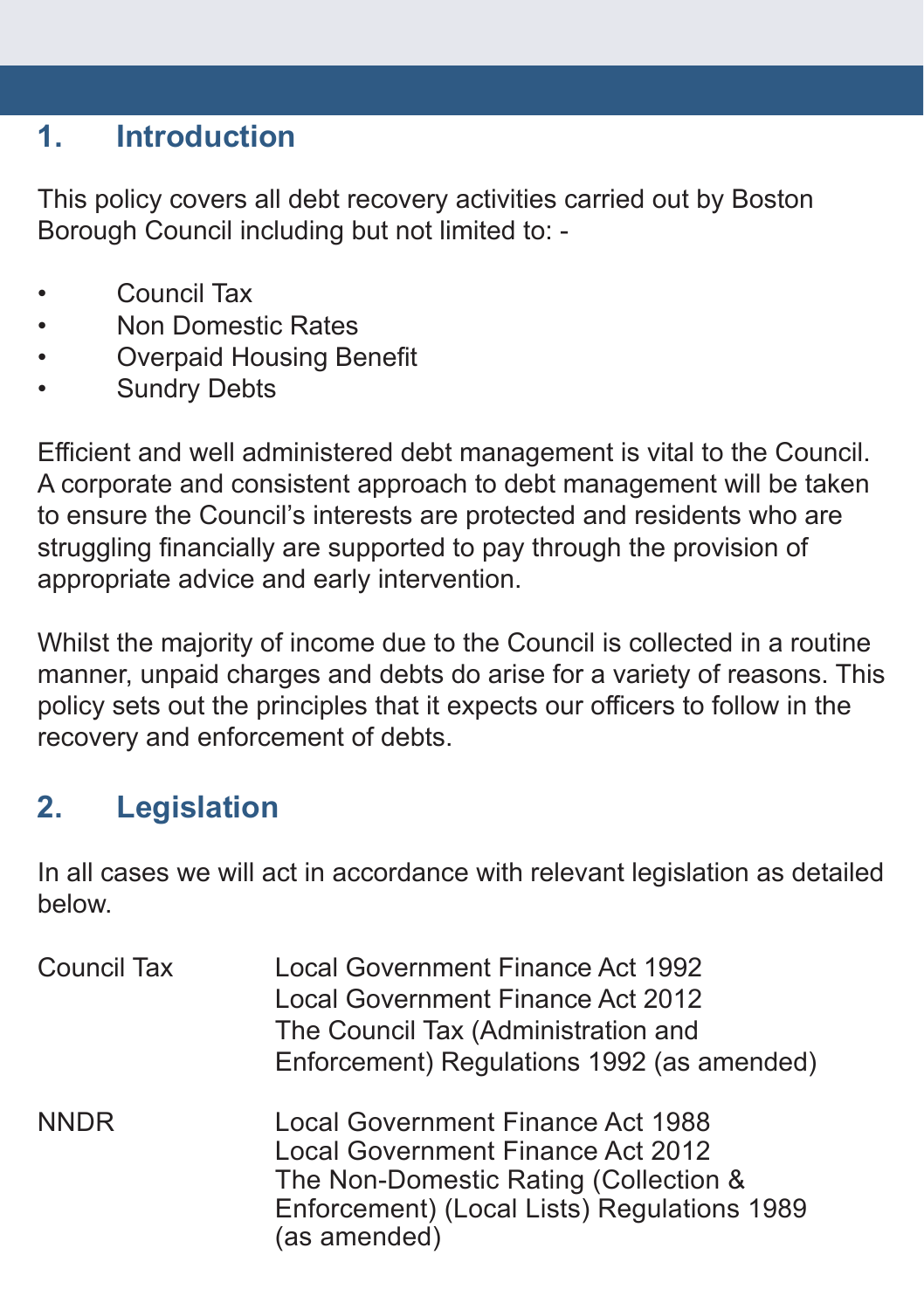| <b>Housing Benefit</b><br>Overpayments | <b>Housing Benefit Regulations 2006</b><br>Housing Benefit (Pension Credit) Regulations<br>Council Tax Benefit Regulations 2006 (up to<br>31.03.13)<br>Boston Borough Council, Council Tax<br><b>Reduction Scheme</b><br><b>Welfare Reform Act 2012</b><br>Social Security (Overpayments & Recovery)<br>Regulations 2013  |
|----------------------------------------|---------------------------------------------------------------------------------------------------------------------------------------------------------------------------------------------------------------------------------------------------------------------------------------------------------------------------|
| <b>Sundry Debt</b>                     | The Late Payment of Commercial Debts<br>Regulations 2013<br>The Late Payment of Commercial Debt<br>Regulations 2002<br>The Late Payment of Commercial Debts<br>(Interest) Act 1998<br>Sundry debts are collected within the relevant<br>framework (e.g. Licensing fees) up to the point<br>that legal action is required. |

#### **3. Policy Aims**

It is essential that the council demonstrates that it undertakes the administration and recovery of all debts in an efficient and effective manner. We have a legal duty to ensure cost effective billing, collection and recovery of all sums due to the authority.

As such, we will: -

- • Ensure a professional, consistent and timely approach to recovery action for which it is responsible.
- Take enforcement action against deliberate non-payers or late payers.
- Take positive action to prevent arrears occurring, for example by maximising income and providing a range of payment methods.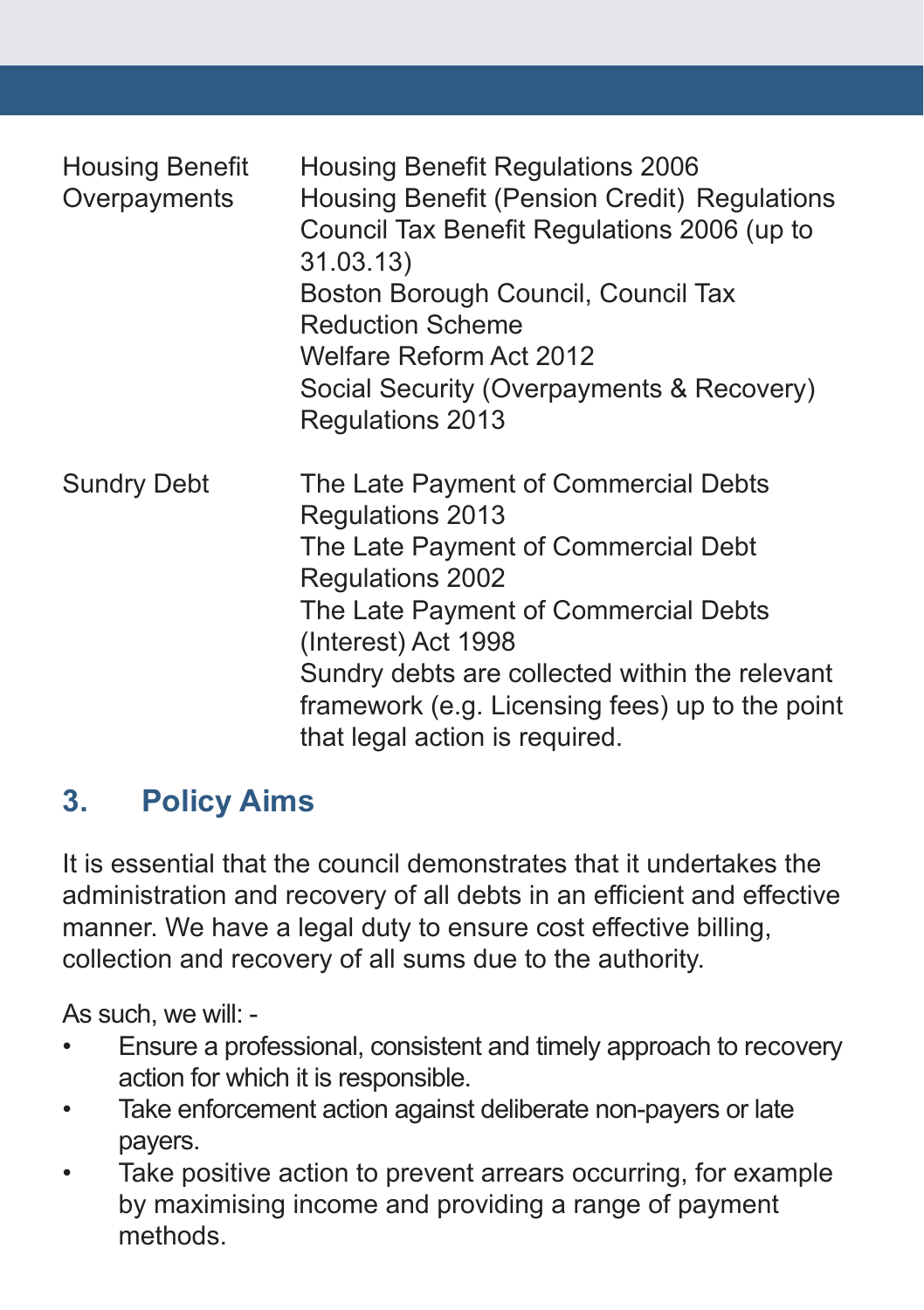- • Promote a co-ordinated approach to sharing debtor information and managing multiple debts owed to the Council.
- Ensure that individual and exceptional circumstances are given due consideration when pursuing debts.
- • Ensure that debts are managed in accordance with legislative provisions and best practice.
- Treat individuals consistently and fairly, regardless of age, sex, gender, disability and sexual orientation and to ensure that individual's rights under data protection and human rights legislation are protected.

This policy will: -

- be a quide to all officers involved in the recovery of monies.
- set out a clear strategy.
- demonstrate our commitment to the delivery of quality services to our customers.
- • provide revenue to the council and help reduce the loss from eventual writing off of debts.
- • fulfil the Council's statutory obligations to collect Council Tax, Business Rates and excess Housing & Council Tax Benefit/ Support.

# **4. Policy Objectives**

To ensure that all income due to the council is collected, with minimum avoidance and in the interest of residents and businesses of the Borough.

In order to achieve our objective, we will ensure the following principles are adhered to: -

- Consider that customers have a responsibility to pay.
- Aim to identify those who can pay but won't or who deliberately delay payment, so that recovery action can be taken accordingly.
- Actively encourage contact at every stage of the collection and recovery process.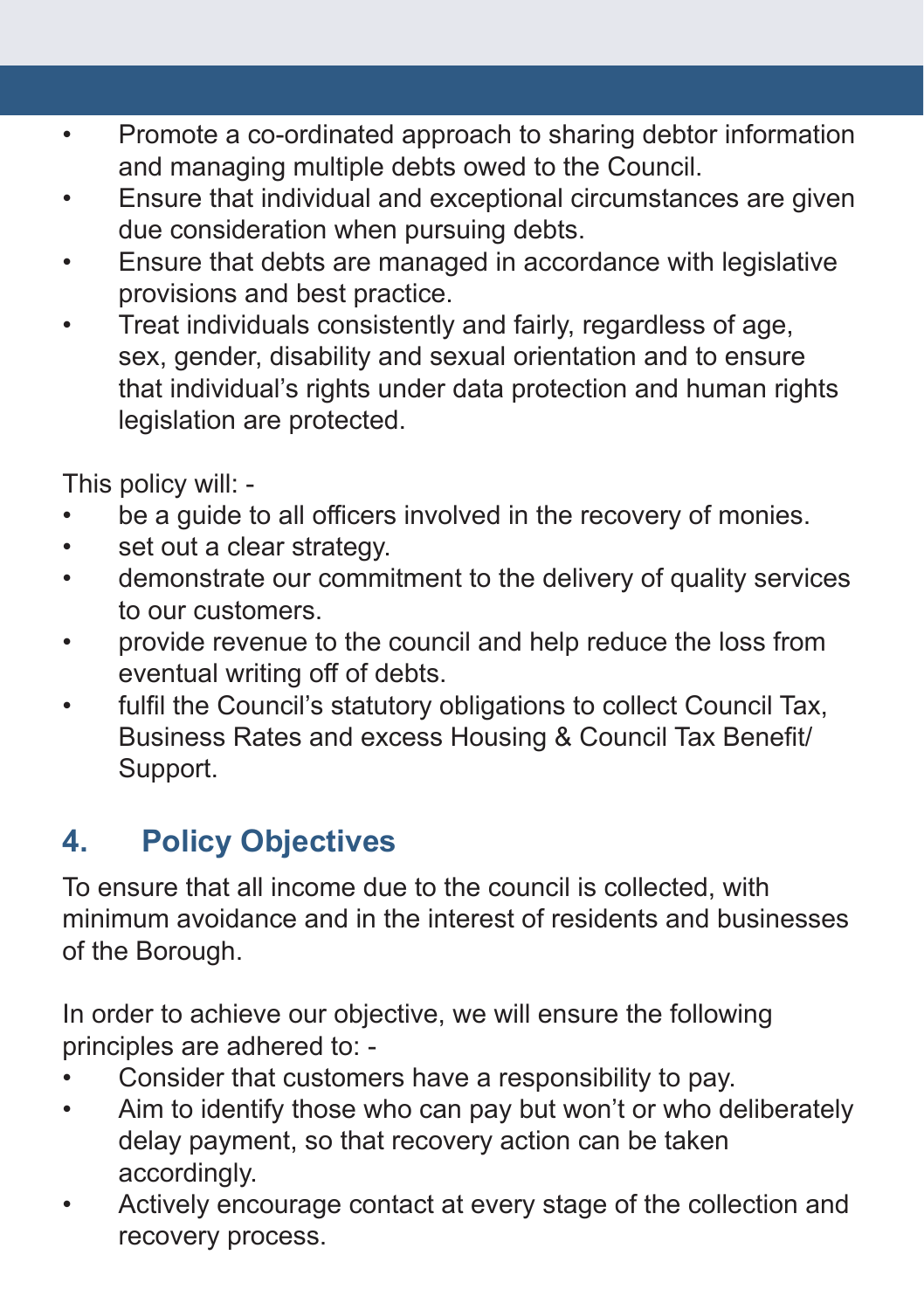- Aim to help individuals to maximise their income.
- Acknowledge the need to provide a service that is effective but when necessary sensitive to individuals needs.
- • Ensure that payment arrangements reflect the level of debt owed as well as the ability to pay.
- Expect priority debts to be given priority over other debts owed.
- Acknowledge the role of recognised advice agencies and encourage contact with such agencies where appropriate.

# **5. Communication**

In order to have an effective debt recovery policy, our customers need to be provided with clear and prompt information about bills that they are being asked to pay. To ensure this our correspondence and information will show: -

- What the bill or invoice is for
- The total amount due
- The date by which payment is due
- • How and where to make payments
- • Contact details for enquiries
- Correspondence clearly written, without the use of jargon where possible
- • Any penalty charges applicable for late payment (sundry debt)

Full names, contact address and a telephone number will be established wherever possible prior to billing.

Debtors will always be advised promptly about the existence of their debt and where appropriate the right to appeal given in line with legislation.

Officers will deal with debtors in a courteous, yet firm and fair manner.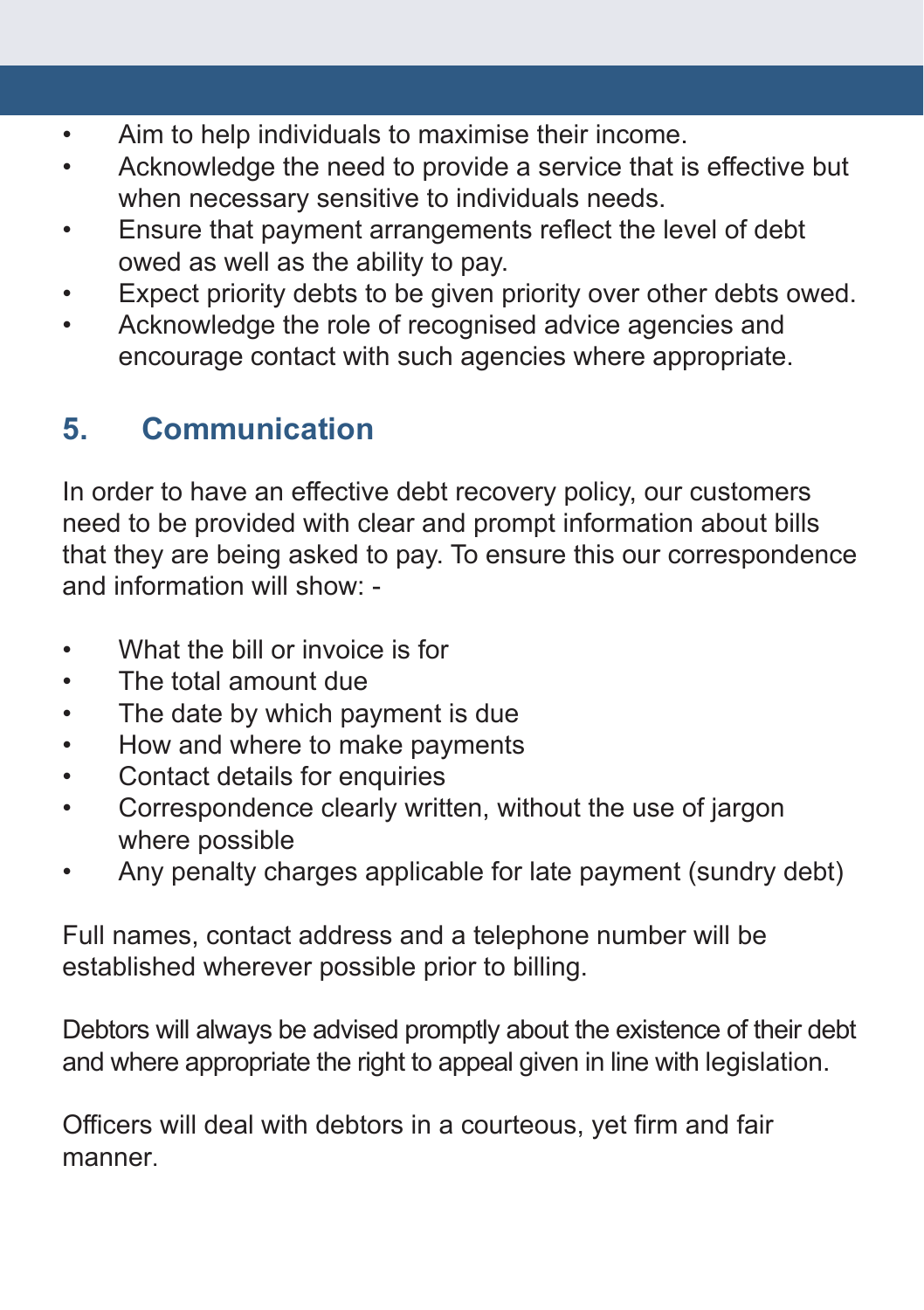#### **6. Recovery of Money due**

The Finance Section has set processes and steps to follow in the collection and recovery of monies owed to the council. However, each case is treated individually to take into account various factors such as the circumstances of the debtor.

The Finance Section will levy and seek to recover any and all costs/ fees that are legitimately due from a debtor. Only in exceptional cases or where it is established that the debt is irrecoverable will consideration be given to costs/fees being waived. Any requests for cancelling or writing off debts will be dealt with in accordance with the Council's financial regulations.

All debtors will be advised of the consequences of non-payment and the courses of action that could result from non payment. This includes: -

| <b>Type of debt</b> | <b>Possible Action</b>   | <b>Final Sanction</b>      |
|---------------------|--------------------------|----------------------------|
| <b>Council Tax</b>  | <b>Summons</b>           | <b>Liability Order</b>     |
|                     | <b>Magistrates Court</b> | <b>Bankruptcy</b>          |
|                     | Hearing                  | <b>Charging Order</b>      |
|                     | Payment                  | <b>Committal to Prison</b> |
|                     | Arrangement              |                            |
|                     | Attachment of            |                            |
|                     | benefit                  |                            |
|                     | Attachment of            |                            |
|                     | Earnings                 |                            |
|                     | <b>Enforcement Agent</b> |                            |
|                     | Action                   |                            |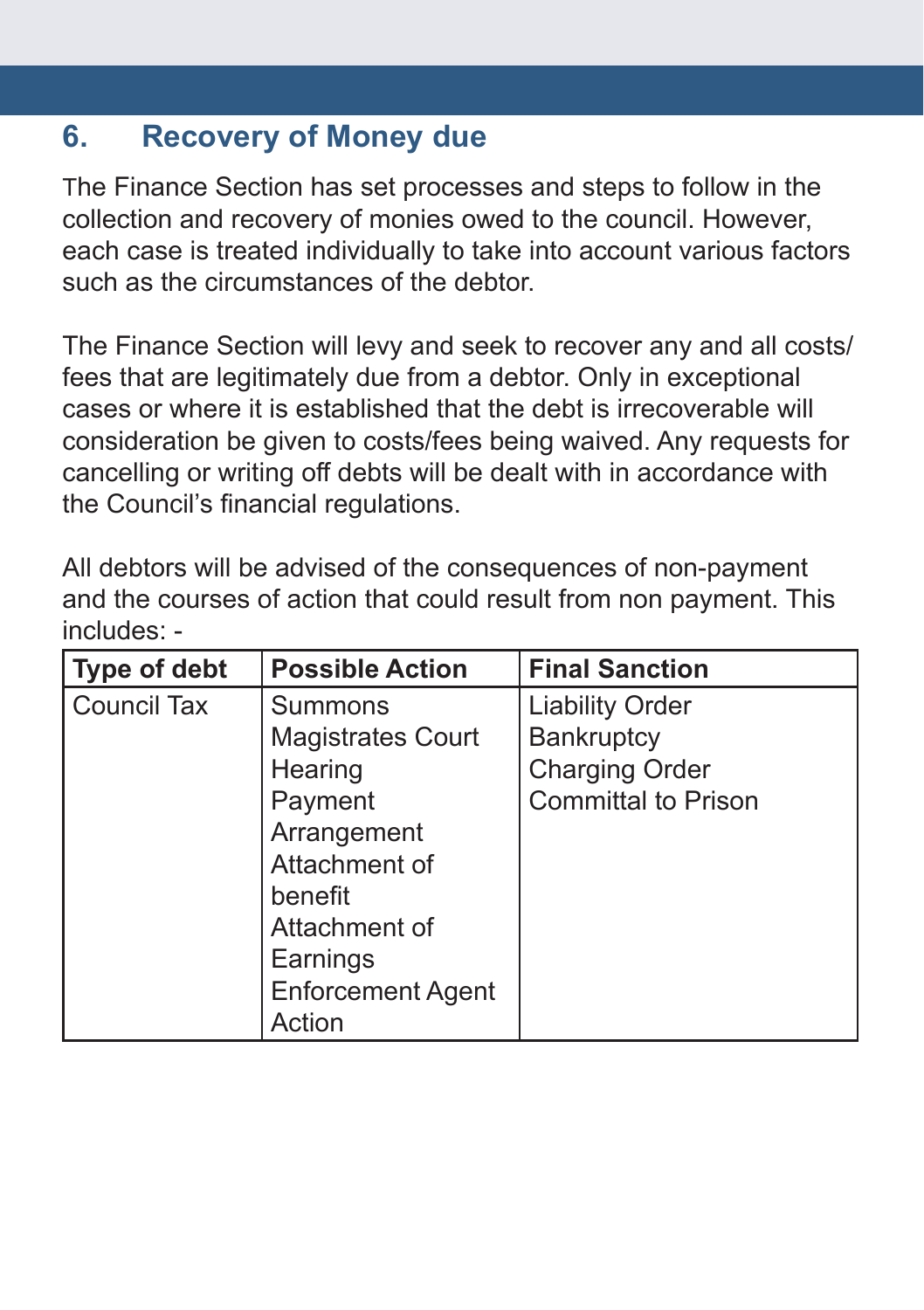| <b>National Non</b><br><b>Domestic</b><br>Rates | <b>Summons</b><br><b>Magistrates Court</b><br>hearing<br>Payment<br>Arrangement<br><b>Enforcement Agent</b><br>Action | <b>Bankruptcy</b><br>Liquidation<br><b>County Court Judgement</b><br><b>Committal to Prison</b>                                                                                            |
|-------------------------------------------------|-----------------------------------------------------------------------------------------------------------------------|--------------------------------------------------------------------------------------------------------------------------------------------------------------------------------------------|
| Housing<br><b>Benefit</b><br>Overpayments       | <b>Direct deductions</b><br>from<br>ongoing benefit<br>entitlement<br>Payment<br>Arrangement                          | <b>County Court Judgement</b><br><b>Direct Earnings Attachment</b><br><b>Charging Order</b><br>Removal of good through<br><b>Enforcement Agent action</b><br><b>Debt Collection Agency</b> |
| <b>Excess Council</b><br><b>Tax Support</b>     | <b>Revised Council Tax</b><br>bill<br>with amended<br>instalments                                                     | <b>Liability Order</b><br><b>Bankruptcy</b><br><b>Attachment of Earnings</b><br><b>Attachment of Benefits</b><br><b>Charging Order</b><br><b>Committal to Prison</b>                       |
| <b>Sundry Debts</b>                             | Payment<br>Arrangement<br><b>Cessation of service</b>                                                                 | <b>County Court Judgement</b><br><b>Debt Collection agency</b>                                                                                                                             |

Some enforcement actions listed above may incur additional costs, which are payable by the debtor. In all cases, where appropriate we will seek to recover from the debtor any reasonable costs incurred in the recovery of unpaid money due to the council.

Where liability is continuous, (for example Council Tax) any arrangement made will normally require payments to be over and above the on-going monthly liability. Future instalments must be paid when due as a condition of the arrangement.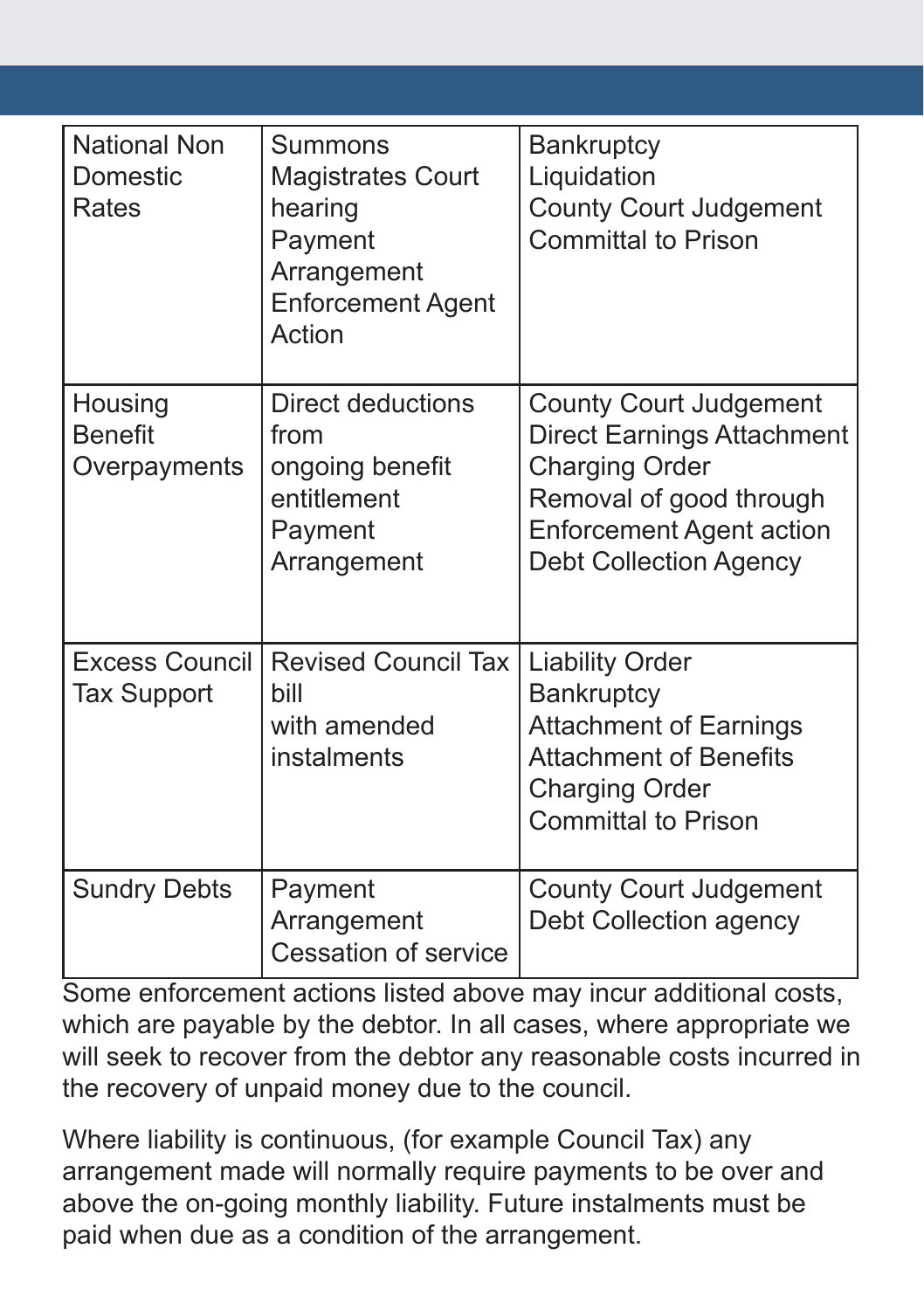Where a debtor is not able to repay the debt completely, either immediately or within a reasonable timescale, Officers will treat each case individually and agree an arrangement for repayment over a specific period of time. In such circumstances, a review of the person's income and expenditure will be made to help establish that the proposed level of repayment is appropriate given the debtors financial circumstances.

Where a payment arrangement is made; failure to make regular payments in a timely manner will result in further recovery action and reasonable costs will be added to the debt.

In relation to the provision of goods and services, payment in full will be sought prior to goods/services being rendered.

# **7. Multiple Debts**

Where it is known that a person has more than one debt with the Authority, Officers will liaise with the relevant sections of the Council to: -

- • Identify the action being taken by other Sections against the debtor,
- • establish which debt should have the greatest priority for repayment,
- Ensure that repayments plans are realistic in light of other debts owed to the Authority.

The order in which debts should be repaid will depend upon the amount involved and the length of time that they have been outstanding.

Priority should be given to debts where there is a court order in place to enforce the debt.

Priority should always be given to Council Tax arrears over other debts.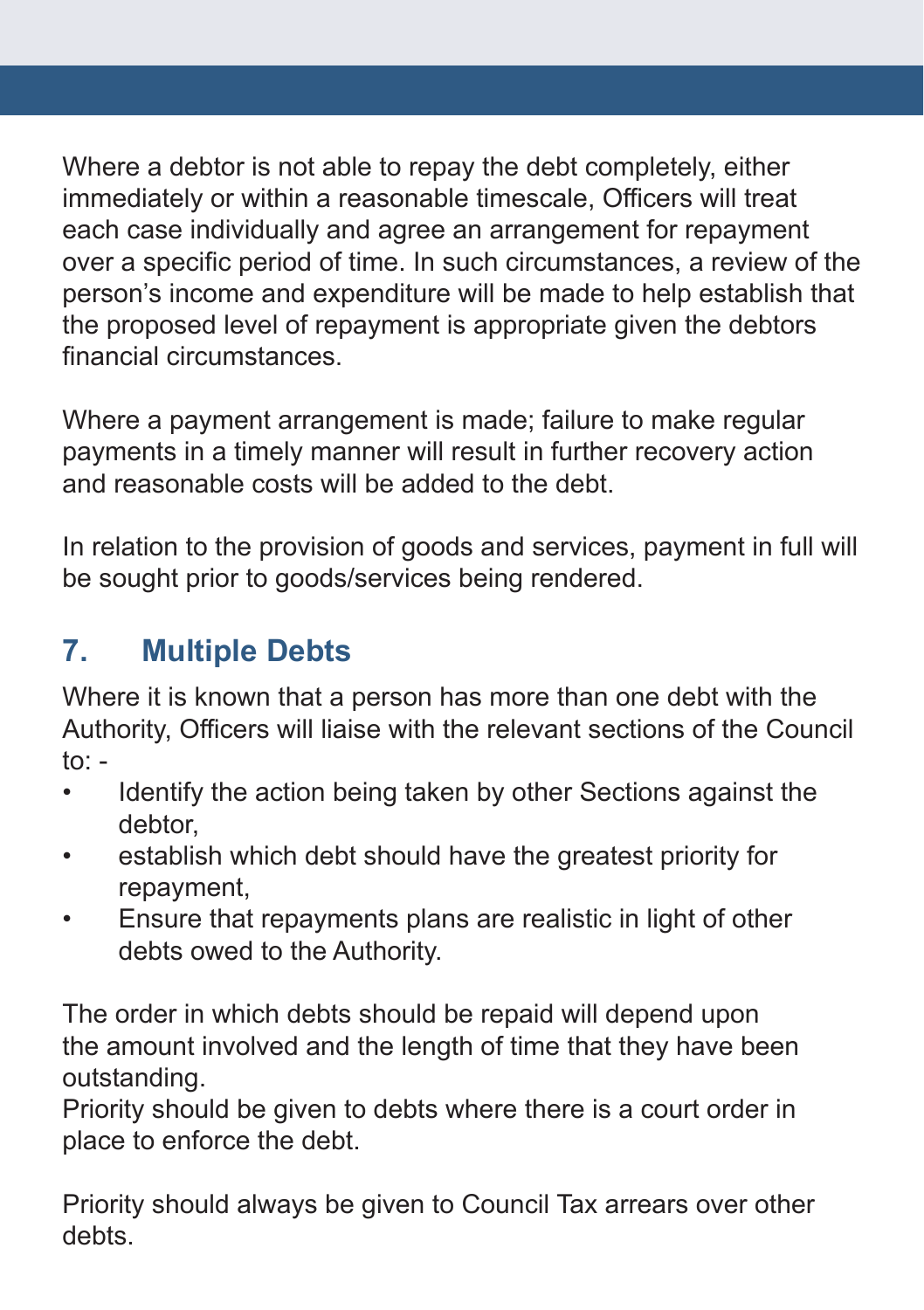## **8. Advice and Assistance**

The Finance Section welcomes the involvement of welfare and advice agencies in the connection with debts due to the Council and recognises the benefits that such agencies can offer, both to the debtor and the Council in prioritising repayments to creditors and maximising income for the debtor.

Information about sources of money and debt advice will be made available, especially where it is apparent that the debtor is in severe financial difficulties.

Officers will encourage debtors to obtain specialist advice and help, which will include providing details of local and national free debt and money advice agencies.

Where the potential for a benefit, discount or exemption exists in relation to a particular debt, efforts will be made to make the debtor aware of such opportunities and they will be encouraged to apply for these.

Officers will stress to debtors the importance of paying priority debts before non- priority debts.

#### **9. Vulnerability**

We recognise that the Council, our staff, contractors and agents each have a role in ensuring that the vulnerable and socially excluded are protected.

We will support individuals to seek appropriate advice and guidance where we recognise possible vulnerability.

The appropriate use of discretion is essential in every case.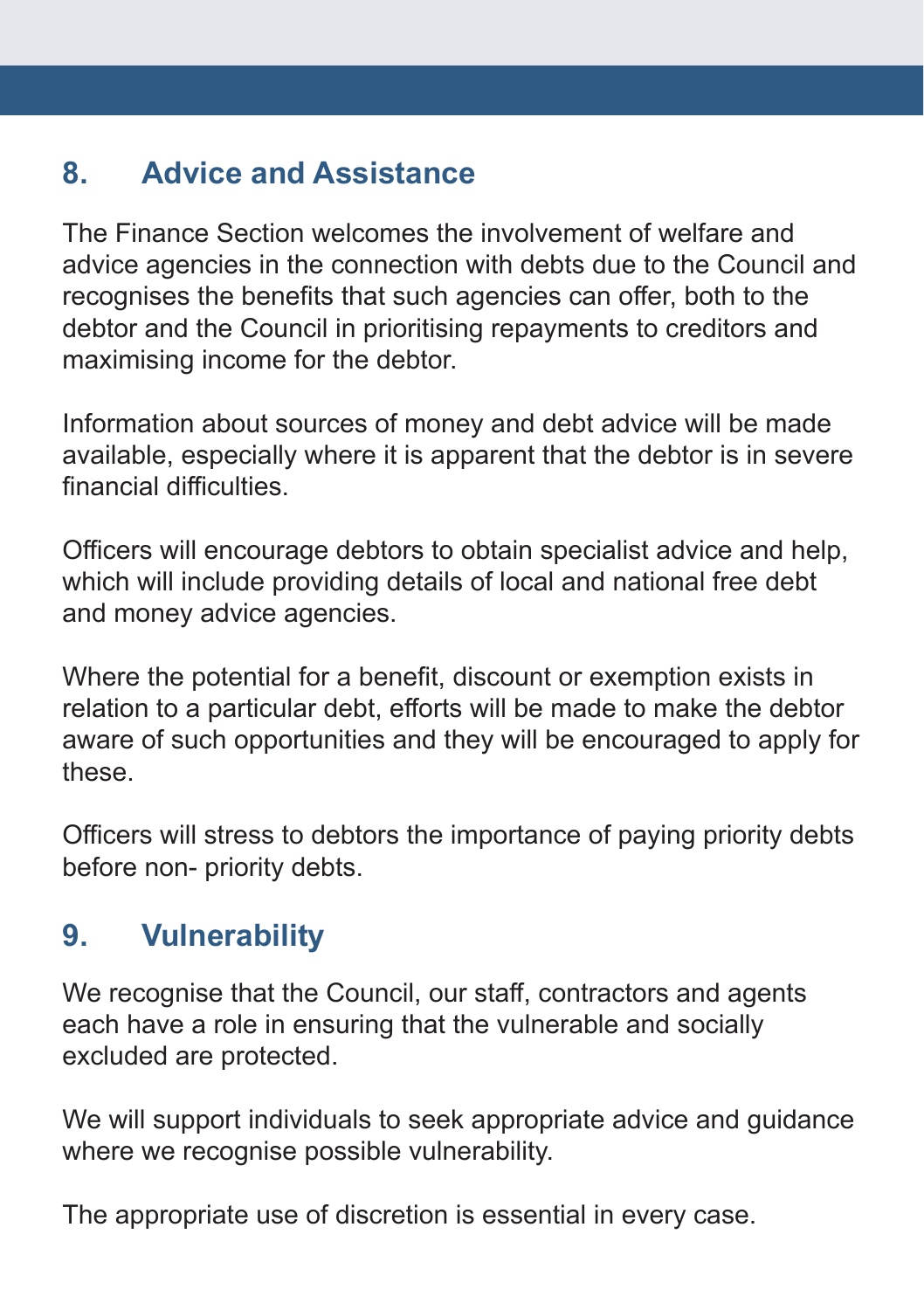### **10. Enforcement Action**

When considering enforcement action, Officers should adhere to the following principles which are taken from the Government's Enforcement Concordat: -

- Our action will be proportionate
- Our action will be consistent
- • Our action will be transparent

Proportionality allows for a balance to be struck between the potential loss of income to the Council and the costs of compliance.

Consistency means taking a similar approach in similar circumstances to achieve similar ends. This relates to: -

- the advice given by Officers
- • the use of powers
- the recovery procedures used

The council recognises that consistency does not mean the exact same approach being taken in every case. Officers will need to take into account factors such as: -

- the social circumstances of the debtor
- the debtors payment history
- the debtors ability to pay

Transparency is important in maintaining public confidence. It means helping people to understand what is expected of them and what they should expect from the Council. It also means being able to clearly explain and justify the reason for taking recovery/ enforcement action.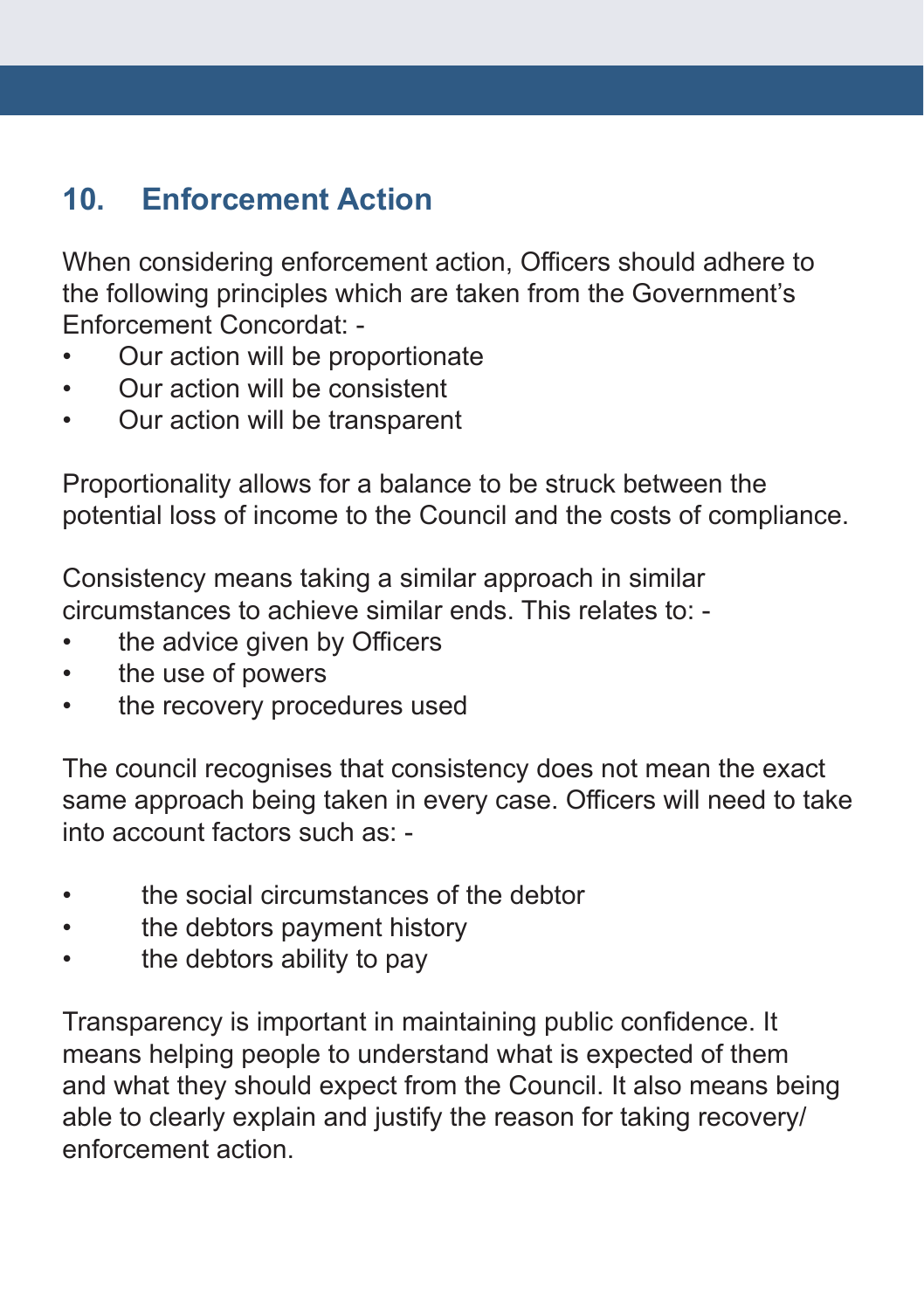#### **11. Complaints**

We aim to provide you with services of the highest possible quality. However if someone is not satisfied with the service provided by the Finance Section, they have every right to make a complaint. We will provide a response to any complaint, in accordance with the Council's Feedback Policy.

# **12. Equalities Statement**

Boston Borough Council is committed to equality and fairness. Equality is about ensuring people are treated fairly and given fair chances. It is also about ensuring that people receive fair outcomes in the standard of service they receive from the Council. This incorporates everyone, regardless of their race, gender, age, religion or belief, sexual orientation and/or disability.